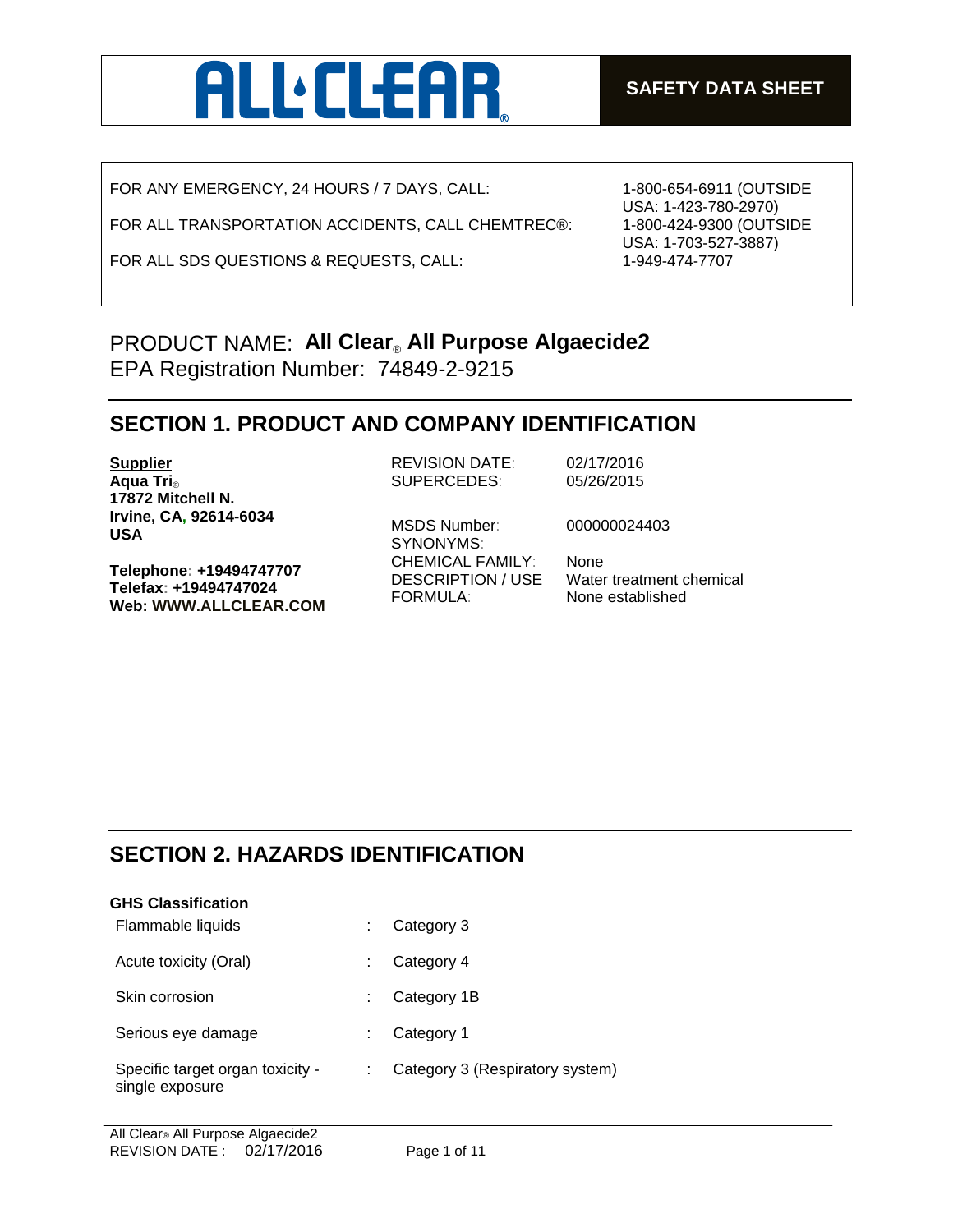

| Specific target organ toxicity -<br>repeated exposure        | Category 2                                                                                                                                                                                                                                                                                                                                                                                                                                                                                                                                                                                                                                                                                                                                                                                                                                                                                                                                                                                                                                                                                                                                                                                                                                                                                                                                                                                                                                                                                                                                                                                                                        |
|--------------------------------------------------------------|-----------------------------------------------------------------------------------------------------------------------------------------------------------------------------------------------------------------------------------------------------------------------------------------------------------------------------------------------------------------------------------------------------------------------------------------------------------------------------------------------------------------------------------------------------------------------------------------------------------------------------------------------------------------------------------------------------------------------------------------------------------------------------------------------------------------------------------------------------------------------------------------------------------------------------------------------------------------------------------------------------------------------------------------------------------------------------------------------------------------------------------------------------------------------------------------------------------------------------------------------------------------------------------------------------------------------------------------------------------------------------------------------------------------------------------------------------------------------------------------------------------------------------------------------------------------------------------------------------------------------------------|
| <b>GHS label elements</b>                                    |                                                                                                                                                                                                                                                                                                                                                                                                                                                                                                                                                                                                                                                                                                                                                                                                                                                                                                                                                                                                                                                                                                                                                                                                                                                                                                                                                                                                                                                                                                                                                                                                                                   |
| Hazard pictograms                                            |                                                                                                                                                                                                                                                                                                                                                                                                                                                                                                                                                                                                                                                                                                                                                                                                                                                                                                                                                                                                                                                                                                                                                                                                                                                                                                                                                                                                                                                                                                                                                                                                                                   |
| Signal word                                                  | Danger<br>÷                                                                                                                                                                                                                                                                                                                                                                                                                                                                                                                                                                                                                                                                                                                                                                                                                                                                                                                                                                                                                                                                                                                                                                                                                                                                                                                                                                                                                                                                                                                                                                                                                       |
| <b>Hazard statements</b>                                     | H226 Flammable liquid and vapour.<br>÷<br>H302 Harmful if swallowed.<br>H314 Causes severe skin burns and eye damage.<br>H318 Causes serious eye damage.<br>H335 May cause respiratory irritation.<br>H373 May cause damage to organs through prolonged or<br>repeated exposure.                                                                                                                                                                                                                                                                                                                                                                                                                                                                                                                                                                                                                                                                                                                                                                                                                                                                                                                                                                                                                                                                                                                                                                                                                                                                                                                                                  |
| Precautionary statements<br>All Close All Durnoso Algoopide? | <b>Prevention:</b><br>P210 Keep away from heat/sparks/open flames/hot surfaces. No<br>smoking.<br>P233 Keep container tightly closed.<br>P240 Ground/bond container and receiving equipment.<br>P241 Use explosion-proof electrical/ ventilating/ lighting/<br>equipment.<br>P242 Use only non-sparking tools.<br>P243 Take precautionary measures against static discharge.<br>P260 Do not breathe dust/ fume/ gas/ mist/ vapours/ spray.<br>P264 Wash skin thoroughly after handling.<br>P270 Do not eat, drink or smoke when using this product.<br>P271 Use only outdoors or in a well-ventilated area.<br>P280 Wear protective gloves/ protective clothing/ eye protection/<br>face protection.<br><b>Response:</b><br>P301 + P312 + P330 IF SWALLOWED: Call a POISON<br>CENTER/doctor if you feel unwell. Rinse mouth.<br>P301 + P330 + P331 IF SWALLOWED: Rinse mouth. Do NOT<br>induce vomiting.<br>P303 + P361 + P353 IF ON SKIN (or hair): Take off immediately<br>all contaminated clothing. Rinse skin with water/shower.<br>P304 + P340 + P310 IF INHALED: Remove person to fresh air<br>and keep comfortable for breathing. Immediately call a POISON<br>CENTER/doctor.<br>P305 + P351 + P338 + P310 IF IN EYES: Rinse cautiously with<br>water for several minutes. Remove contact lenses, if present and<br>easy to do. Continue rinsing. Immediately call a POISON<br>CENTER/doctor.<br>P312 Call a POISON CENTER/doctor if you feel unwell.<br>P363 Wash contaminated clothing before reuse.<br>P370 + P378 In case of fire: Use dry sand, dry chemical or<br>alcohol-resistant foam to extinguish.<br>Storage: |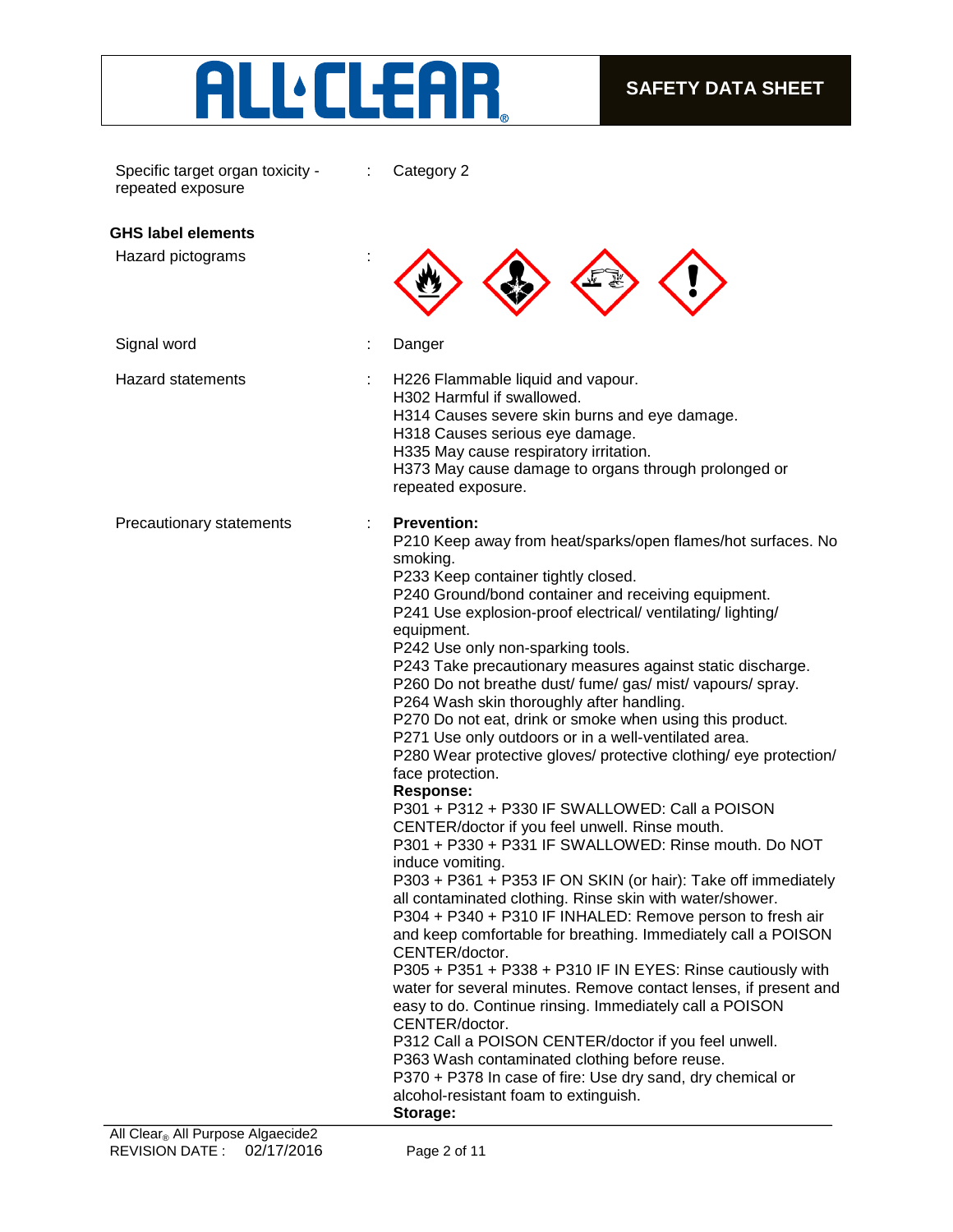

P403 + P233 Store in a well-ventilated place. Keep container tightly closed. P403 + P235 Store in a well-ventilated place. Keep cool. P405 Store locked up. **Disposal:** P501 Dispose of contents/ container to an approved waste disposal plant.

### **Other hazards**

None known.

### **SECTION 3. COMPOSITION/INFORMATION ON INGREDIENTS**

| CAS OR CHEMICAL NAME | CAS#    | % RANGE          |
|----------------------|---------|------------------|
| Ethanol              | 64-17-5 | $\ge$ = 5 - < 10 |

## **SECTION 4. FIRST AID MEASURES**

| General Advice: | Call a poison control center or doctor for treatment advice. You may also<br>contact the poison control Hot Line at 1-800-222-1222.<br>Have the product container or label with you when calling a<br>poison control center or doctor, or going for treatment.                                 |
|-----------------|------------------------------------------------------------------------------------------------------------------------------------------------------------------------------------------------------------------------------------------------------------------------------------------------|
| Inhalation:     | IF INHALED: Move person to fresh air. If person is not breathing, call 911 or an<br>ambulance, then give artificial respiration, preferably mouth-to-mouth if possible.<br>Call a poison control center or doctor for further treatment advice.                                                |
| Skin Contact:   | IF ON SKIN OR CLOTHING: Take off contaminated clothing. Rinse skin<br>immediately with plenty of water for 15-20 minutes. Call a poison control center or<br>doctor for treatment advice.                                                                                                      |
| Eye Contact:    | IF IN EYES: Hold eye open and rinse slowly and gently with water for 15-20<br>minutes. Remove contact lenses, if present, after the first 5 minutes, then<br>continue rinsing eye. Call a poison control center or doctor for treatment advice.                                                |
| Ingestion:      | IF SWALLOWED: Call a poison control center or doctor immediately for treatment<br>advice. Have person sip a glass of water if able to swallow. Do not induce<br>vomiting unless told to do so by a poison control center or doctor. Do not give<br>anything by mouth to an unconscious person. |

## **SECTION 5. FIREFIGHTING MEASURES**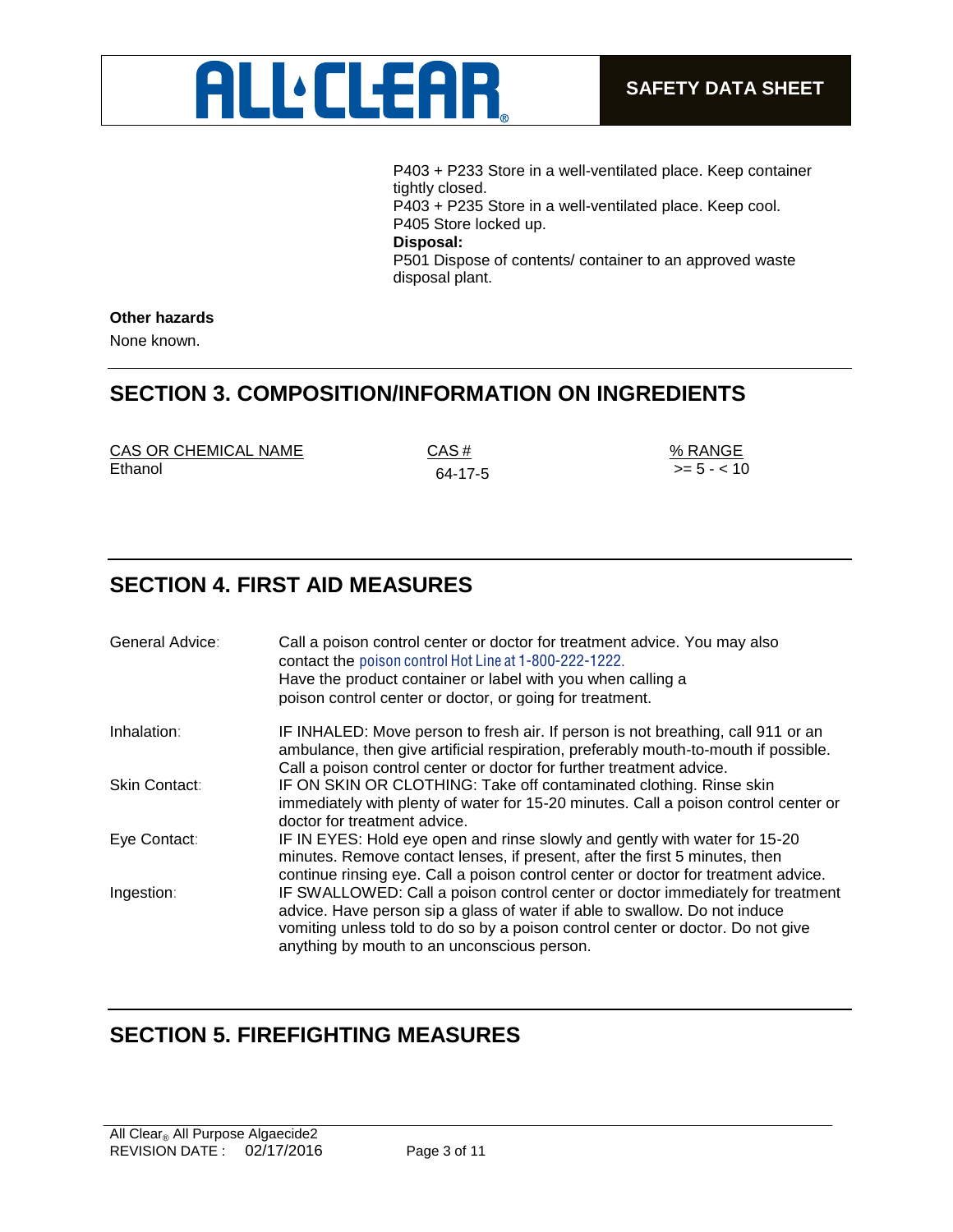

Flammability Summary (OSHA): Combustible Flammable Properties Flash Point: 54.4 °C

Fire / Explosion Hazards: May be ignited by open flame. Vapors may form explosive mixture with air. Burning produces noxious and toxic fumes. Extinguishing Media: Water Carbon dioxide (CO2) Dry powder Foam Fire Fighting Instructions: Use water spray to cool unopened containers. In case of fire, use normal fire-fighting equipment and the personal protective equipment recommended in Section 8 to include a NIOSH approved self-contained breathing apparatus.

## **SECTION 6. ACCIDENTAL RELEASE MEASURES**

| Personal Protection for Emergency<br>Situations: | Additional protective clothing must be worn to prevent personal<br>contact with this material. Those items include but are not limited to<br>boots, impervious gloves, hard hat, splash-proof goggles,<br>impervious clothing, i.e., chemically impermeable suit, self-contained<br>breathing apparatus.                |
|--------------------------------------------------|-------------------------------------------------------------------------------------------------------------------------------------------------------------------------------------------------------------------------------------------------------------------------------------------------------------------------|
| <b>Spill Mitigation Procedures</b>               |                                                                                                                                                                                                                                                                                                                         |
| Air Release:                                     | Keep people away from and upwind of spill/leak.                                                                                                                                                                                                                                                                         |
| Water Release:                                   | solublelf the product contaminates rivers and lakes or drains inform<br>respective authorities.                                                                                                                                                                                                                         |
| Land Release:                                    | Contain spillage, soak up with non-combustible absorbent material,<br>(e.g. sand, earth, diatomaceous earth, vermiculite) and transfer to a<br>container for disposal according to local / national regulations (see<br>section 13). Do not contaminate ponds, waterways or ditches with<br>chemical or used container. |
| Additional Spill Information :                   | Prevent further leakage or spillage if safe to do so. Use personal<br>protective equipment as required. Evacuate personnel to safe areas.                                                                                                                                                                               |

## **SECTION 7. HANDLING AND STORAGE**

Handling: Do not take internally. Avoid contact with skin, eyes and clothing. If in eyes or on skin, rinse well with water. Avoid breathing vapours, mist or gas. Keep away from heat and flame. Storage: Store in a cool dry ventilated location, away from sources of ignition or other incompatible conditions and chemicals. Keep container(s) closed. Do not freeze. Keep out of reach of children. Incompatible Materials for Storage: Refer to Section 10, "Incompatible Materials." Empty Container Warning: Empty containers retain hazardous residue, dispose of accordingly.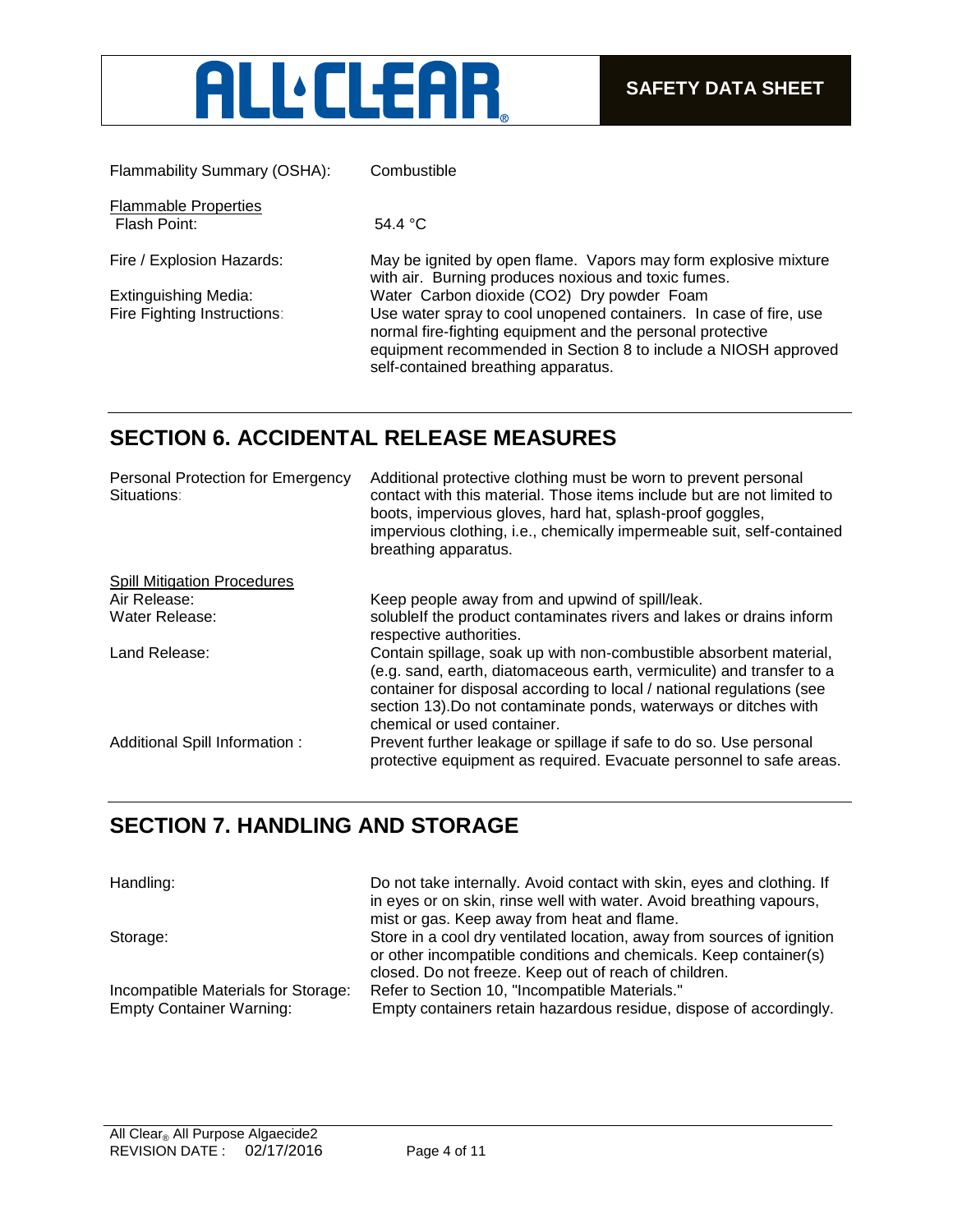# **ALL** CLEAR

## **SECTION 8. EXPOSURE CONTROLS/PERSONAL PROTECTION**

| Ventilation:                                           | Local exhaust ventilation or other engineering controls are normally required<br>when handling or using this product to keep airborne exposures below the<br>TLV, PEL or other recommended exposure limit.                                                                                                                                                       |  |
|--------------------------------------------------------|------------------------------------------------------------------------------------------------------------------------------------------------------------------------------------------------------------------------------------------------------------------------------------------------------------------------------------------------------------------|--|
| <b>Protective Equipment for Routine Use of Product</b> |                                                                                                                                                                                                                                                                                                                                                                  |  |
|                                                        |                                                                                                                                                                                                                                                                                                                                                                  |  |
| <b>Respiratory Protection:</b>                         | Wear a NIOSH approved respirator if levels above the exposure limits are<br>possible., A NIOSH approved air purifying respirator with organic vapor<br>cartridge and N95 particulate filter. Air purifying respirators should not be<br>used in oxygen deficient or IDLH atmospheres or if exposure concentrations<br>exceed ten (10) times the published limit. |  |
| Skin Protection:                                       | Avoid contact with skin. Impervious gloves Boots Apron A full impervious suit<br>is recommended if exposure is possible to a large portion of the body.                                                                                                                                                                                                          |  |
| Eye Protection:                                        | Chemical resistant goggles must be worn. Face-shield                                                                                                                                                                                                                                                                                                             |  |
| Protective Clothing Type:                              | Impervious, Neoprene, butyl-rubber                                                                                                                                                                                                                                                                                                                               |  |
| <b>General Protective</b><br>Measures:                 | Ensure that eyewash stations and safety showers are close to the<br>workstation location.                                                                                                                                                                                                                                                                        |  |

### **Components with workplace control parameters**

| Components (CAS-No.) | Value | Control<br>parameters | Basis (Update)  |
|----------------------|-------|-----------------------|-----------------|
| Ethanol (64-17-5)    | STEL  | $1,000$ ppm           | ACGIH (02 2014) |

## **SECTION 9. PHYSICAL AND CHEMICAL PROPERTIES**

| <b>Physical State:</b>          | liquid                                              |
|---------------------------------|-----------------------------------------------------|
| Form                            | <** Phrase does not exist: LONZA - SX0900048460 **> |
| Color:                          | blue                                                |
| Odor:                           | Benzaldehyde-like                                   |
| Molecular Weight:               | None established                                    |
| pH :                            | $6.0 - 8.0$                                         |
|                                 | $\left( \right)$                                    |
| Boiling Point:                  | no data available                                   |
| Melting point/freezing<br>point | no data available                                   |
| Density                         | no data available                                   |
| <b>Bulk Density:</b>            | $\left( \right)$                                    |
|                                 | no data available                                   |
| Vapor Pressure:                 | 58.7 hPa                                            |
|                                 | 68 °F (20 °C)                                       |
| Vapor Density:                  | no data available                                   |
| Viscosity:                      | no data available                                   |
| Solubility in Water:            | soluble                                             |
|                                 |                                                     |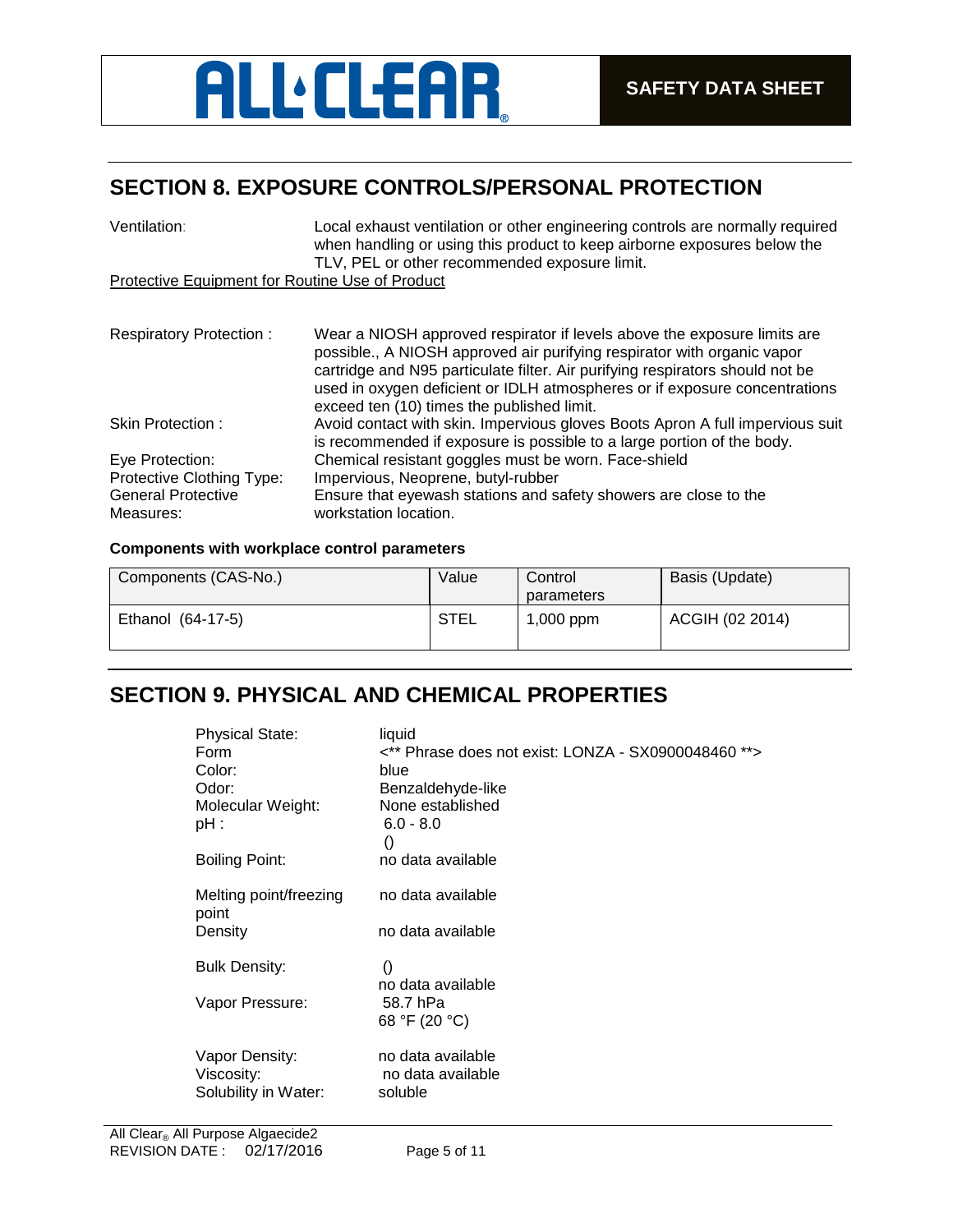

Partition coefficient noctanol/water: Evaporation Rate: no data available Oxidizing: None established Volatiles, % by vol.: no data available

no data available

VOC Content no data available This product does not contain any chemicals listed under the U.S. Clean Air Act Section 111 SOCMI Intermediate or Final VOC's (40 CFR 60.489). This product does not contain any VOC exemptions listed under the U.S. Clean Air Act Section 450. HAP Content Not applicable

Component Animal Toxicology

## **SECTION 10. STABILITY AND REACTIVITY**

| <b>Stability and Reactivity Summary:</b> | Stable under normal conditions.                             |
|------------------------------------------|-------------------------------------------------------------|
| Conditions to Avoid:                     | Heat, flames and sparks.                                    |
| Chemical Incompatibility:                | Strong oxidizing agents, Reducing agents                    |
| <b>Hazardous Decomposition Products:</b> | Hydrogen chloride gas, Carbon oxides, Nitrogen oxides (NOx) |
| Decomposition Temperature:               | No data                                                     |

## **SECTION 11. TOXICOLOGICAL INFORMATION**

| Oral LD50 value:                                         |                                                                      |
|----------------------------------------------------------|----------------------------------------------------------------------|
| Ethanol                                                  | $= 7,060$ mg/kg<br>LD50<br>Rat                                       |
|                                                          |                                                                      |
| <b>Component Animal Toxicology</b><br>Dermal LD50 value: |                                                                      |
| Ethanol                                                  | LD50<br>Believed to be $> 2,000$ mg/kg<br>Rabbit                     |
|                                                          |                                                                      |
| <b>Component Animal Toxicology</b>                       |                                                                      |
| Inhalation LC50 value:                                   |                                                                      |
| Ethanol                                                  | Inhalation LC50 $10 h =$<br>20000 ppm<br>Rat                         |
|                                                          |                                                                      |
|                                                          |                                                                      |
|                                                          |                                                                      |
| <b>Product Animal Toxicity</b><br>Oral LD50 value:       | Believed to be approximately 800 mg/kg                               |
| Dermal LD50 value:                                       | Believed to be $> 2,000$ mg/kg                                       |
| Inhalation LC50                                          | No data.                                                             |
| value:                                                   |                                                                      |
| Skin Irritation:                                         | Corrosive to skin                                                    |
| Eye Irritation:                                          | Corrosive to eyes                                                    |
| Skin Sensitization:                                      | Not believed to be sensitising to skin.                              |
|                                                          |                                                                      |
| Subchronic / Chronic<br>Toxicity:                        | May cause respiratory irritation and/or impairment of lung function. |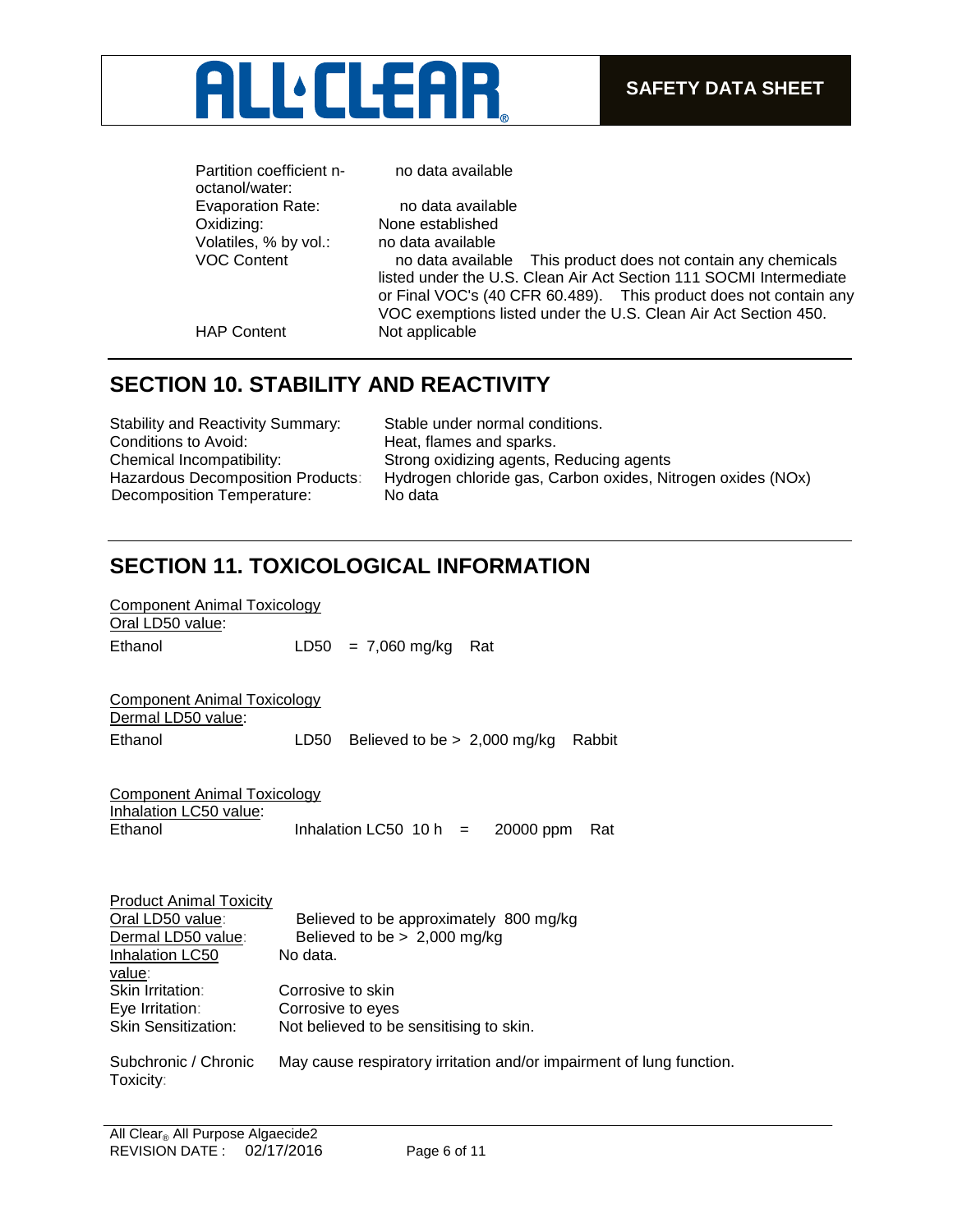

| Ethanol                                     | Prolonged or repeated ingestion may cause liver<br>damage.                                                                                                                                                                                                                                   |
|---------------------------------------------|----------------------------------------------------------------------------------------------------------------------------------------------------------------------------------------------------------------------------------------------------------------------------------------------|
| Reproductive and<br>Developmental Toxicity: | Not known or reported to cause reproductive or developmental toxicity.                                                                                                                                                                                                                       |
| Ethanol                                     | This chemical has been tested in laboratory animals<br>and developmental and/or teratogenic effects were seen<br>following ingestion.                                                                                                                                                        |
| Mutagenicity:                               | Not known or reported to be mutagenic.                                                                                                                                                                                                                                                       |
| Ethanol                                     | This product has been tested for mutagenicity. Tests<br>revealed both positive and negative results. Based on<br>the weight of evidence, we judge this product NOT to be<br>a mutagenic hazard.                                                                                              |
| Carcinogenicity:                            | This product is not known or reported to be carcinogenic by any reference<br>source including IARC, OSHA, NTP or EPA.                                                                                                                                                                        |
| Ethanol                                     | The International Agency for Research on Cancer<br>(IARC) has classified this product or a component of<br>this product as a Group 3 substance, Unclassifiable as<br>to Its Carcinogenicity to Humans. The FDA determined<br>that this product is not carcinogenic in laboratory<br>animals. |

## **SECTION 12. ECOLOGICAL INFORMATION**

Overview: No data for product. Individual constituents are as follows:

| Ecological Toxicity Values for: Ethanol          |                                                                                                 |
|--------------------------------------------------|-------------------------------------------------------------------------------------------------|
| Pimephales promelas (fathead<br>minnow)          | - (nominal, static). 96 h LC50 = $14,700$ mg/l                                                  |
| Rainbow trout (Salmo gairdneri),<br>Brine shrimp | - (nominal, static). 96 h LC50 = $13,000$ mg/l<br>- (nominal, static). $48 h$ LC50= $25.5$ mg/l |
| Daphnia pulex                                    | - (nominal, static). $18 h$ LC50= $12,100$ mg/l                                                 |
| Daphnia magna,                                   | - (nominal, static). $48 h$ EC50 > 10,000 mg/l                                                  |
| Daphnia magna,                                   | - (nominal, static). $48 h$ LC50= $9,248$ mg/l                                                  |
| Ceriodaphnia dubia                               | - (nominal, static). $48 h$ LC50= $8,808$ mg/l                                                  |

## **SECTION 13. DISPOSAL CONSIDERATIONS**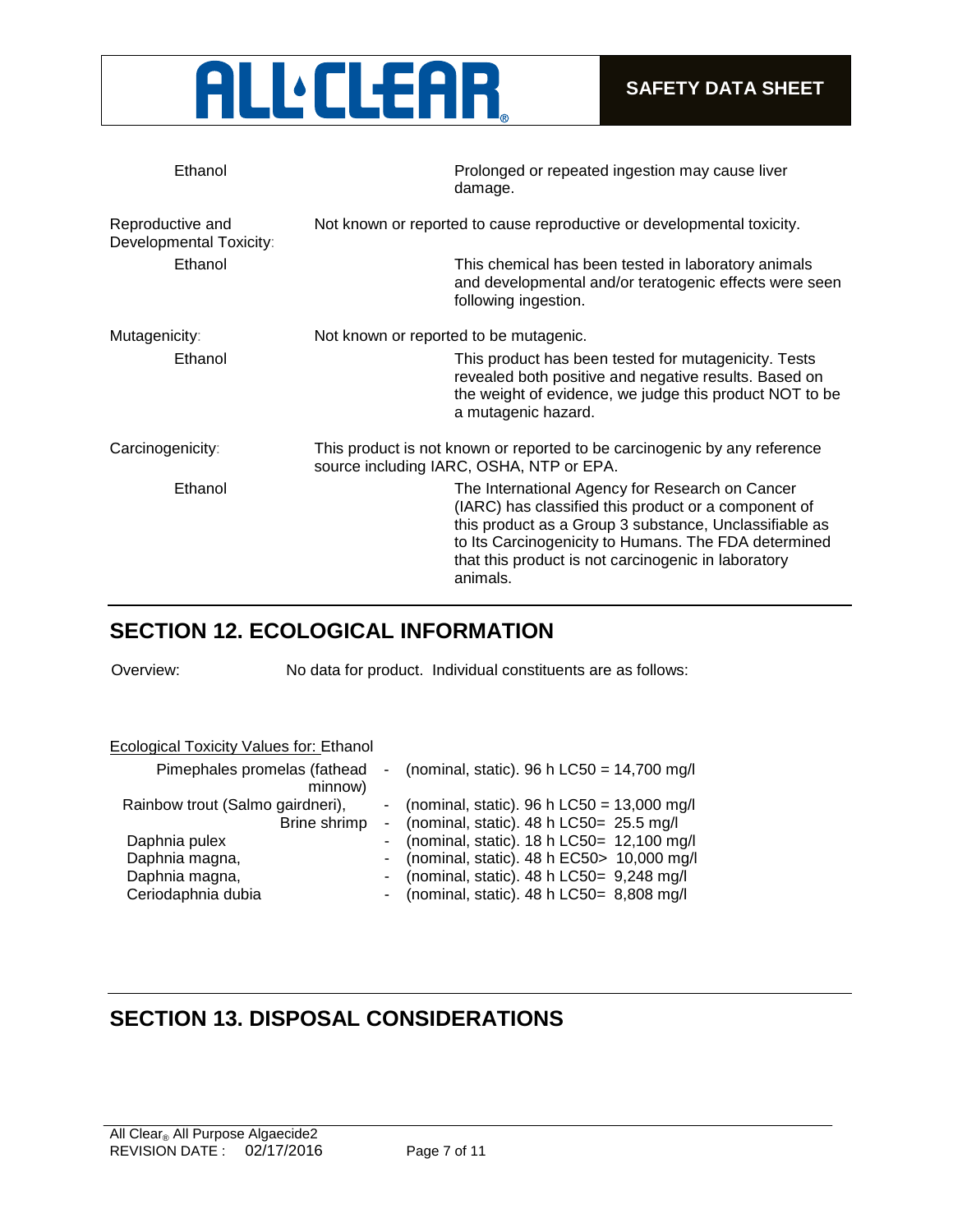## **ALL:CLEAR**

### **CARE MUST BE TAKEN TO PREVENT ENVIRONMENTAL CONTAMINATION FROM THE USE OF THE MATERIAL. THE USER OF THE MATERIAL HAS THE RESPONSIBILITY TO DISPOSE OF UNUSED MATERIAL, RESIDUES AND CONTAINERS IN COMPLIANCE WITH ALL RELEVANT LOCAL, STATE AND FEDERAL LAWS AND REGULATIONS REGARDING TREATMENT, STORAGE AND DISPOSAL FOR HAZARDOUS AND NONHAZARDOUS WASTES.**

| Waste Disposal Summary: | If this product becomes a waste, it meets the criteria of a hazardous<br>waste as defined under 40 CFR 261 and would have the following<br>EPA hazardous waste number: D001. |
|-------------------------|------------------------------------------------------------------------------------------------------------------------------------------------------------------------------|
| Disposal Methods:       | As a hazardous liquid waste it must be disposed of in accordance<br>with local, state and federal regulations.                                                               |

## **SECTION 14. TRANSPORT INFORMATION**

| <b>DOT</b><br>UN number<br>Description of the goods<br>Class<br>Packing group<br>Labels<br><b>Emergency Response</b><br><b>Guidebook Number</b> | 1760<br>Corrosive liquids, n.o.s.<br>(Quaternary ammonium compounds, benzyl-C12-16-<br>alkyldimethyl, chlorides)<br>8<br>$\ddot{\cdot}$<br>$\pm$ 111<br>8<br>: 154                      |
|-------------------------------------------------------------------------------------------------------------------------------------------------|-----------------------------------------------------------------------------------------------------------------------------------------------------------------------------------------|
| <b>TDG</b><br>UN number<br>Description of the goods<br>Class<br>Packing group<br>Labels                                                         | : 1760<br>CORROSIVE LIQUID, N.O.S.<br>$\bullet$<br>(Quaternary ammonium compounds, benzyl-C12-16-<br>alkyldimethyl, chlorides)<br>8<br>$\ddot{\cdot}$<br>$\pm$ 111<br>8<br>$\mathbf{L}$ |
| <b>IATA</b><br>UN number<br>Description of the goods<br>Class<br>Packing group<br>Labels<br>Packing instruction (cargo<br>aircraft)             | 1760<br>Corrosive liquid, n.o.s.<br>(Quaternary ammonium compounds, benzyl-C12-16-<br>alkyldimethyl, chlorides)<br>8<br>$\therefore$ $\parallel$<br>8<br>856                            |
| Packing instruction<br>(passenger aircraft)<br>Packing instruction                                                                              | 852<br>Y841                                                                                                                                                                             |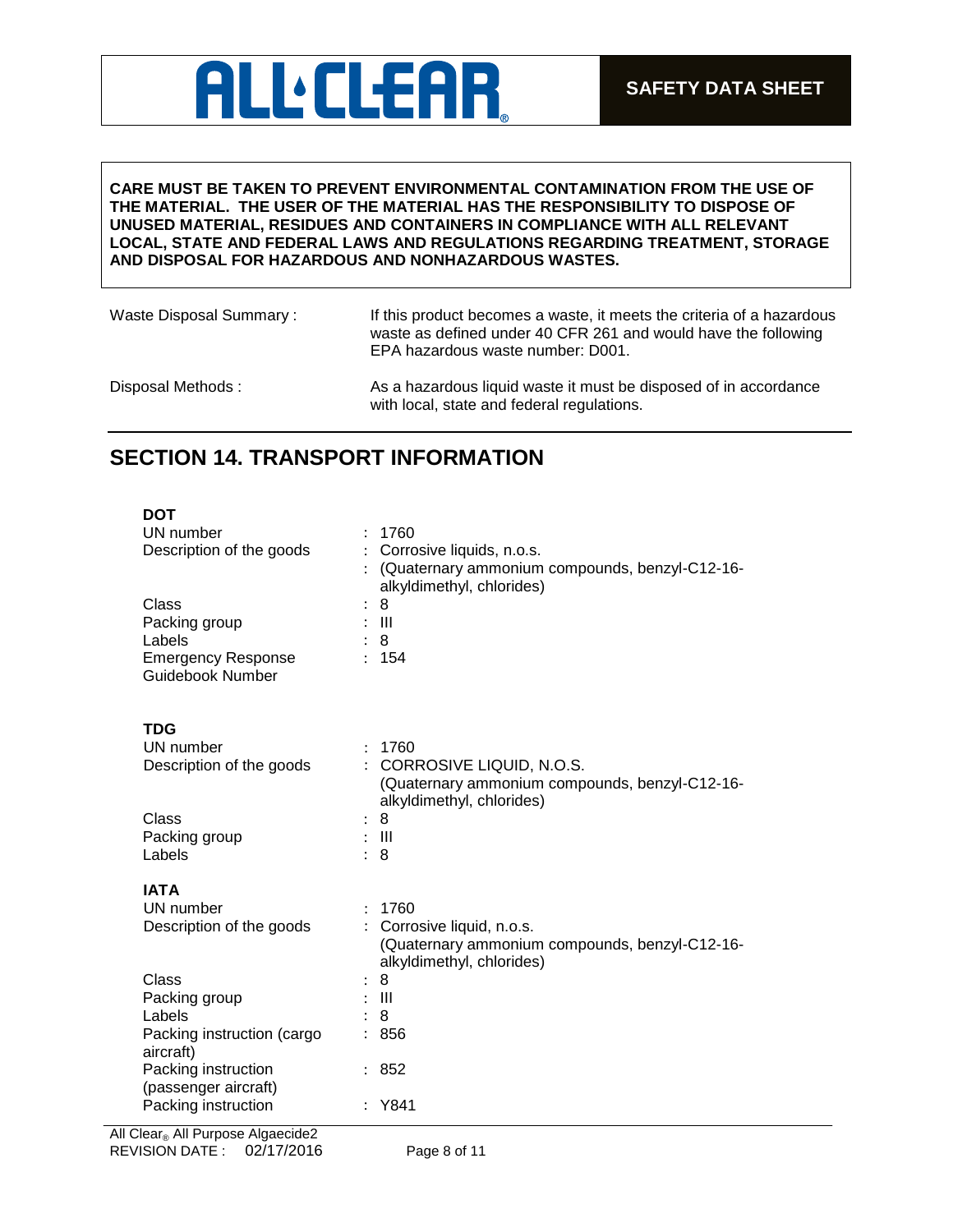

(passenger aircraft)

| <b>IMDG-CODE</b>         |                                                                                                           |
|--------------------------|-----------------------------------------------------------------------------------------------------------|
| UN number                | : 1760                                                                                                    |
| Description of the goods | : CORROSIVE LIQUID, N.O.S.<br>(Quaternary ammonium compounds, benzyl-C12-16-<br>alkyldimethyl, chlorides) |
| Class                    | : 8                                                                                                       |
| Packing group            | : III                                                                                                     |
| Labels                   | : 8                                                                                                       |
| EmS Number 1             | $E - A$                                                                                                   |
| EmS Number 2             | $: S-B$                                                                                                   |
| Marine pollutant         | yes                                                                                                       |

## **SECTION 15. REGULATORY INFORMATION**

### **EPCRA - Emergency Planning and Community Right-to-Know Act**

### **CERCLA Reportable Quantity**

This material does not contain any components with a CERCLA RQ.

### **SARA 304 Extremely Hazardous Substances Reportable Quantity**

This material does not contain any components with a section 304 EHS RQ.

### **SARA 302**

No chemicals in this material are subject to the reporting requirements of SARA Title III, Section 302.

### **SARA 313**

This material does not contain any chemical components with known CAS numbers that exceed the threshold (De Minimis) reporting levels established by SARA Title III, Section 313.

### **Clean Air Act**

This product does not contain any hazardous air pollutants (HAP), as defined by the U.S. Clean Air Act Section 112 (40 CFR 61).

This product does not contain any chemicals listed under the U.S. Clean Air Act Section 112(r) for Accidental Release Prevention (40 CFR 68.130, Subpart F).

This product does not contain any chemicals listed under the U.S. Clean Air Act Section 111 SOCMI Intermediate or Final VOC's (40 CFR 60.489).

### **Clean Water Act**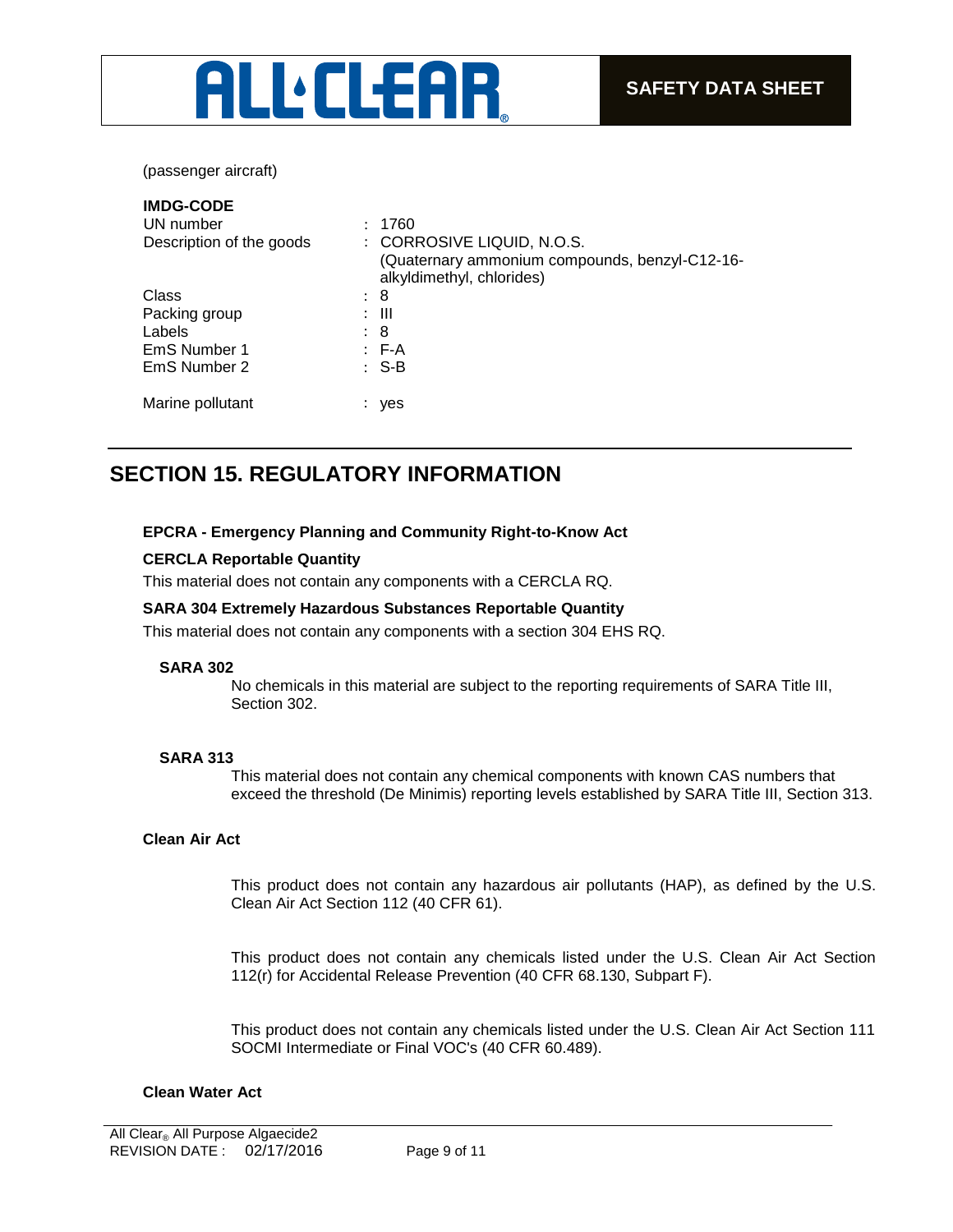

This product does not contain any Hazardous Substances listed under the U.S. CleanWater Act, Section 311, Table 116.4A.

This product does not contain any Hazardous Chemicals listed under the U.S. CleanWater Act, Section 311, Table 117.3.

This product does not contain any toxic pollutants listed under the U.S. Clean Water Act Section 307

### **US State Regulations Massachusetts Right To Know** Ethanol 64-17-5 **Pennsylvania Right To Know** Quaternary ammonium compounds, benzyl-C12-16 alkyldimethyl, chlorides 68424-85-1 64-17-5 **New Jersey Right To Know** Quaternary ammonium compounds, benzyl-C12-16 alkyldimethyl, chlorides 68424-85-1 Ethanol 64-17-5 **California Prop 65** This product does not contain any chemicals known to State of California to cause cancer, birth defects, or any other reproductive harm.

**The components of this product are reported in the following inventories:**

TSCA : This is an EPA registered pesticide.

### **Inventories**

AICS (Australia), DSL (Canada), IECSC (China), REACH (European Union), ENCS (Japan), ISHL (Japan), KECI (Korea), NZIoC (New Zealand), PICCS (Philippines), TCSI (Taiwan), TSCA (USA)

### **SECTION 16. OTHER INFORMATION**

| SECTIONS REVISED:  |
|--------------------|
| Major References : |

First formulated version in SAP. Available upon request.